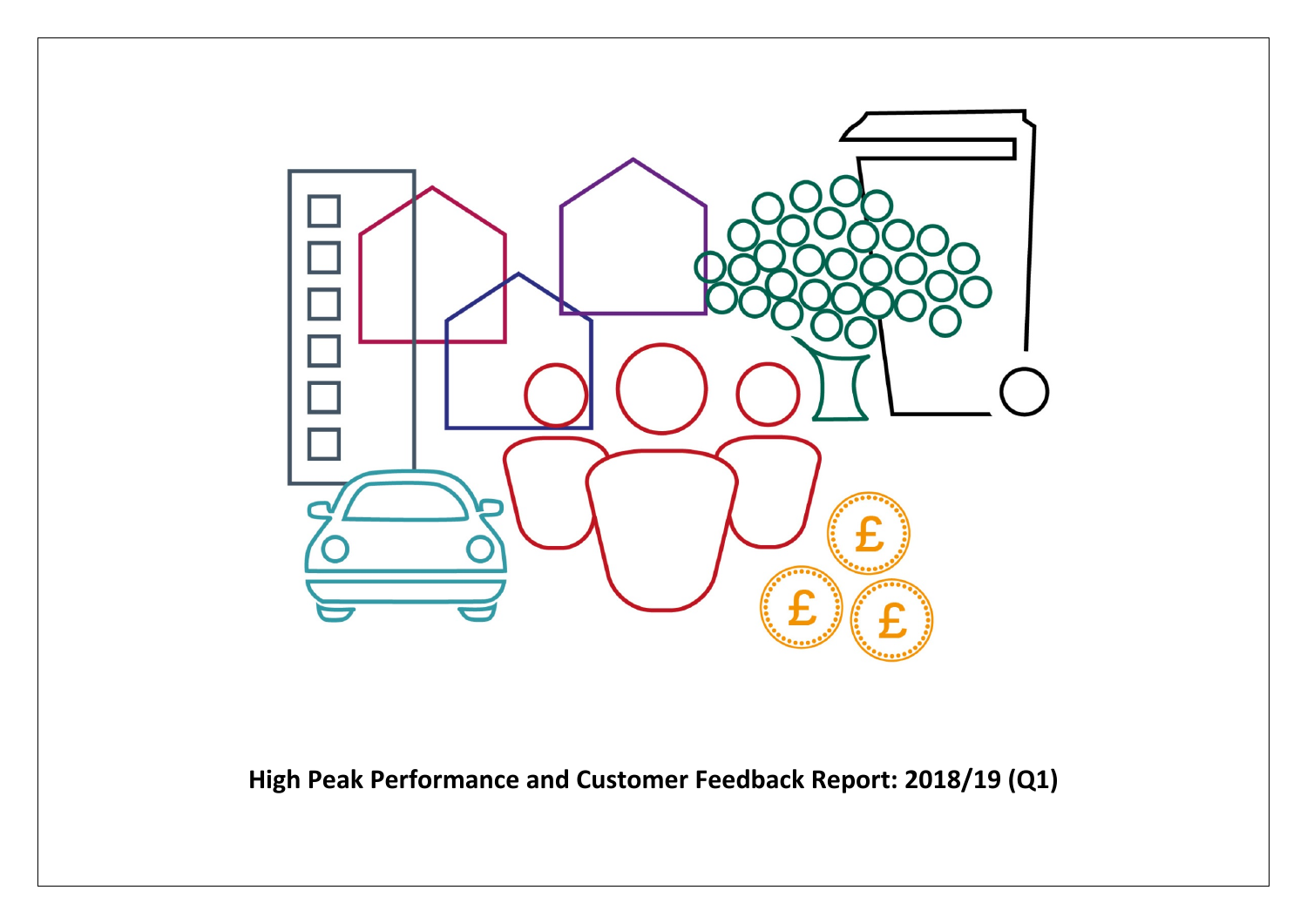## **High Peak Q1 Summary**

The following report provides Councillors with an overview of performance at High Peak for the period April to June 2018 in relation to the Council's corporate plan priorities and the associated performance targets and projects. The report also provides an overview of the results from the Council's customer feedback system in terms of how we handle and learn from complaints, and the level of comments and compliments.

#### **Performance Overview**

There are 131 'monthly', 'quarterly' and 'annual only' reported performance measures at High Peak, five more than last year. The chart below shows the results for the first quarter of 2018/19 against 46 of these indicators. At this stage last year the Council has 72% of PIs on track and 51% performing better on trends. The actions being taken to address the 'off track' measures are detailed at the end of this report.

The report also provides an update on the progress of key projects that contribute to the priority actions outlined in the revised 2018-2019 Corporate Plan. The table below right explains the colour coding used to describe the current status of these actions / projects.



#### **Customer Feedback Overview**

The number of complaints received has reduced from 83 to 43 and there have been no repeat complaints during Q1. Responding to complaints within 10 days is however, off track. A new system that helps the council to record, monitor and report on complaints went live in April 2018.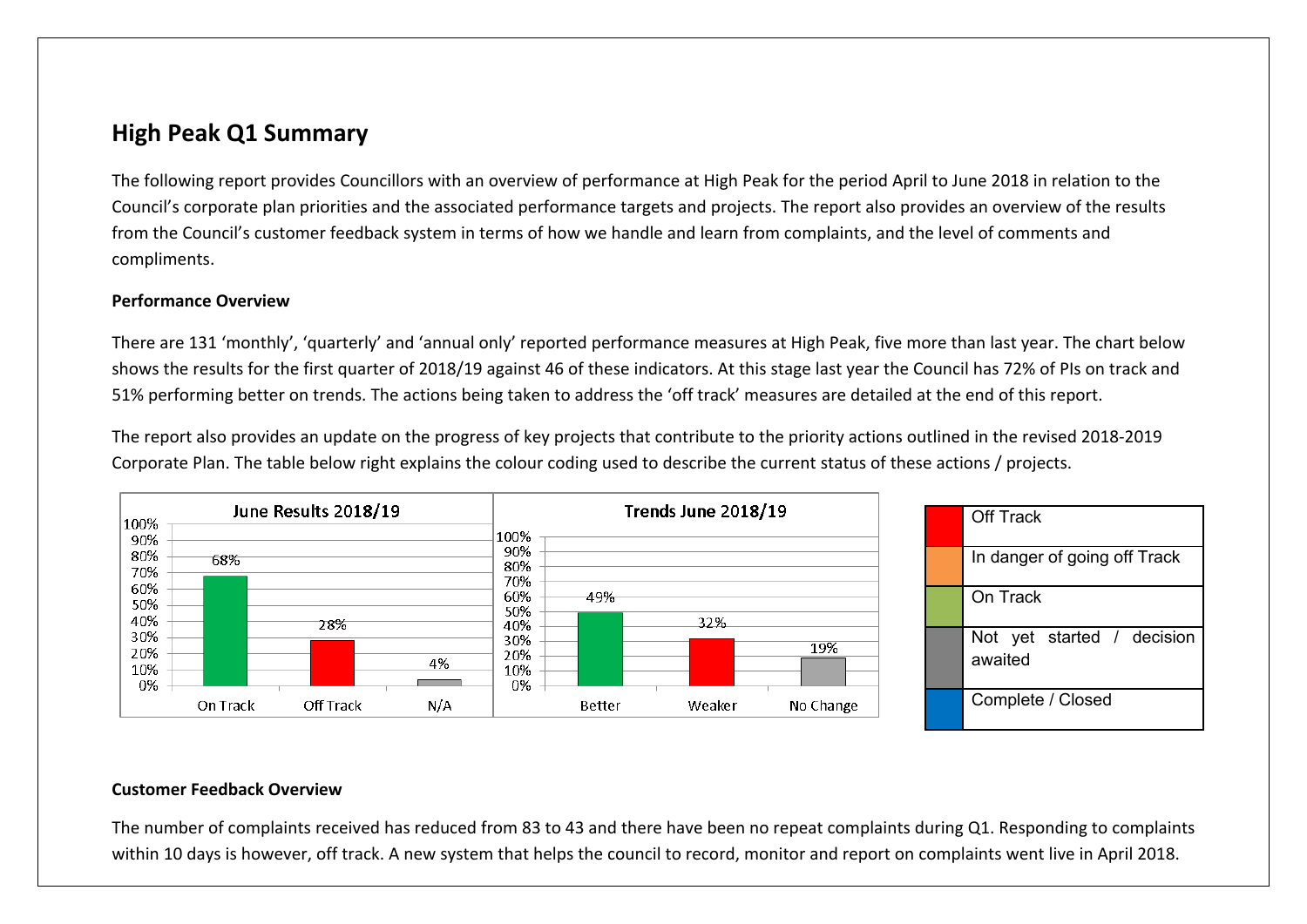

### *Aim 1: Help create a safer and healthier environment for our residents to live and work*

The 'off track' measures under Aim One relate to Benefits claims and change of circumstance processing and homeless cases 'prevented' under the new Homelessness Reduction Act. Benefit processing workloads and issues with the customer portal have affected processing times this month. The low proportion of homeless cases 'prevented' to date is also expected to improve as many cases will still be undetermined given the 56-day deadline.

#### Celebrating Success:

At the end of June 2018 the following performance indicators outstripped their targets:

- $\checkmark$  Households in temporary accommodation
- $\checkmark$  Level of external funding awarded for sport and physical activity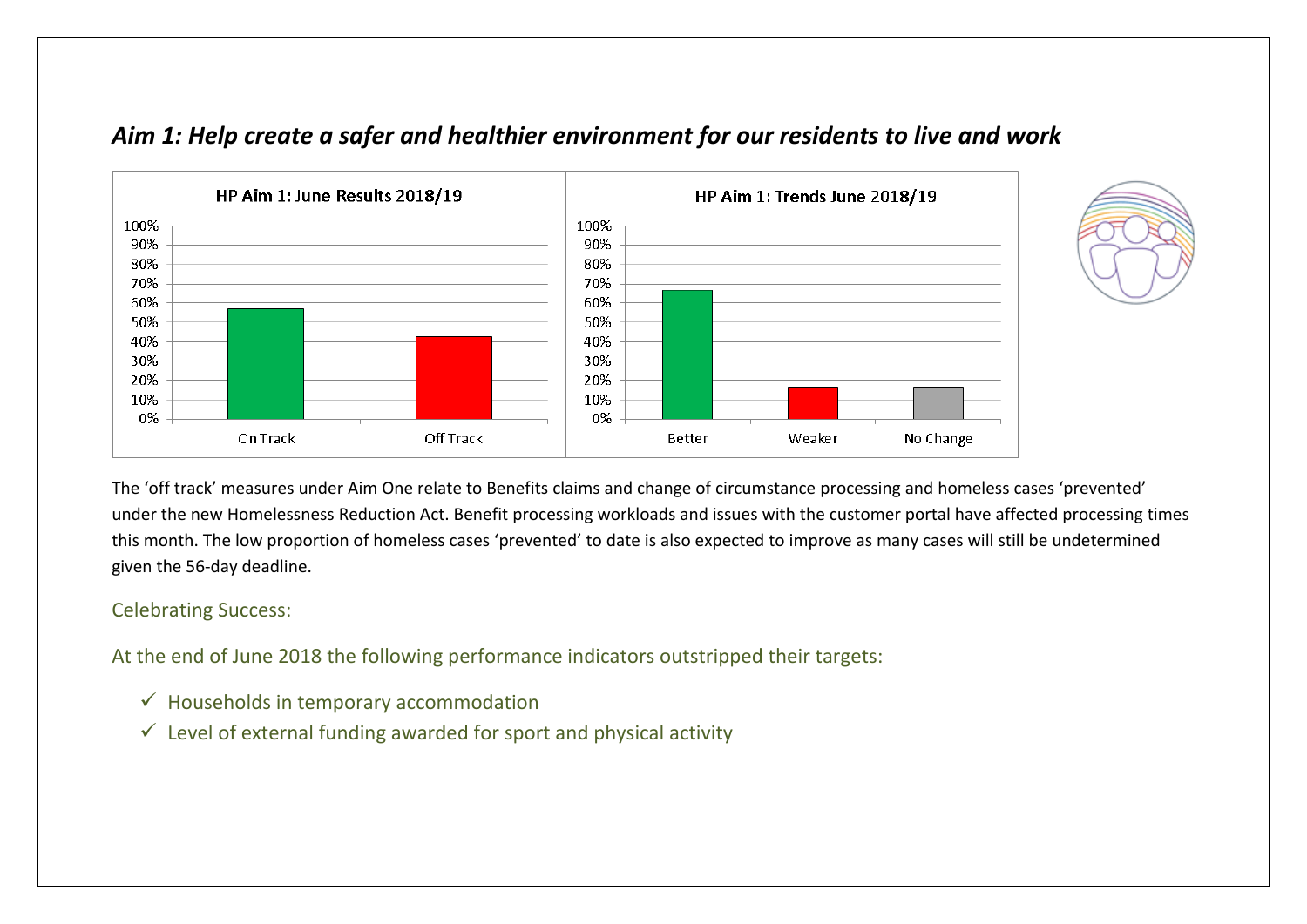# **Corporate Plan Priority Actions – Progress Highlights**

| Future scrutiny includes:<br>Care Together Programme Update (Tameside and Glossop CCG)<br>was requested and has been added to the work programme<br>Leisure Contract Arrangements were scrutinised on 20th June<br>Places for People are presenting their Annual report and Health<br>and Wellbeing Project Update on 8th August<br>An update on the Sport and Physical Activity Strategy will be<br>made on 3rd October.                                                                                                                                                                                                                           |
|-----------------------------------------------------------------------------------------------------------------------------------------------------------------------------------------------------------------------------------------------------------------------------------------------------------------------------------------------------------------------------------------------------------------------------------------------------------------------------------------------------------------------------------------------------------------------------------------------------------------------------------------------------|
| Corporate Plan Priorities and Annual report findings shared with<br>senior managers. This has kick started the benchmarking<br>activities and the Information Team have provided background<br>data packs to facilitate process benchmarking by Managers in<br>conjunction with their Finance Business Partners. Service is a<br>member of a county-wide managers' forum looking at benefits<br>performance and measures. Post service review our costs have<br>greatly reduced and when the latest figures are available will be<br>completing site visits to partners.                                                                            |
| 30 year plan to be updated in next couple of months to include<br>stock condition information. Stock condition survey now<br>complete - currently being validated and financially assessed. A<br>meeting has been held with finance and the results will be fed<br>into the service plan Your Housing/PDA reviewing to prioritise<br>requirement capital expenditure, review if lifecycle for capital<br>replacements could be extended in order to smooth the<br>programme. £625k savings target achieved in 2017/18.<br>Systems Review has concluded - OHMS has now been upgraded.<br>Training underway. External support to focus on leaseholder |
|                                                                                                                                                                                                                                                                                                                                                                                                                                                                                                                                                                                                                                                     |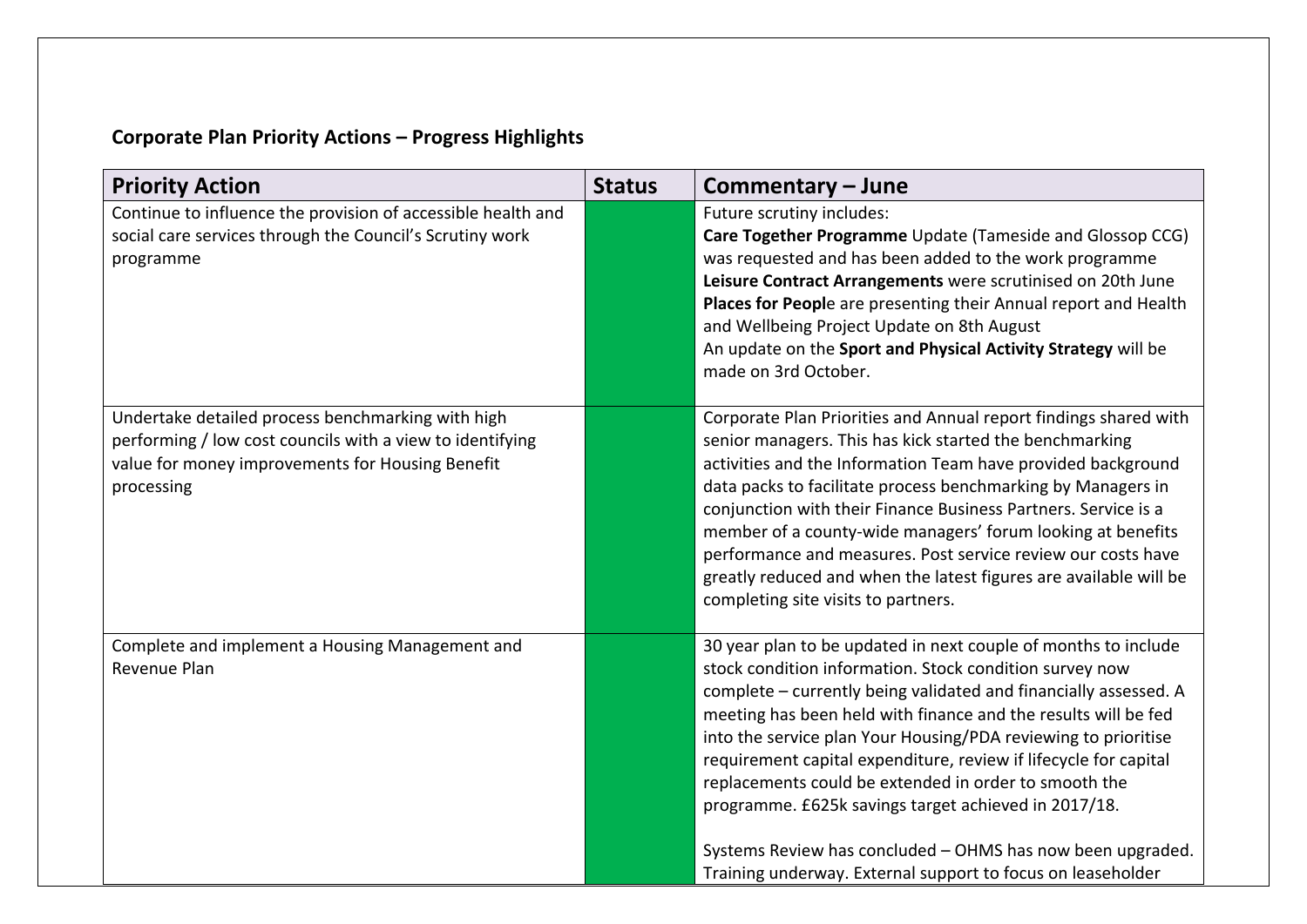| <b>Priority Action</b>                                                                                                                                                                                                               | <b>Status</b> | Commentary – June                                                                                                                                                                                                                                                                                                                   |
|--------------------------------------------------------------------------------------------------------------------------------------------------------------------------------------------------------------------------------------|---------------|-------------------------------------------------------------------------------------------------------------------------------------------------------------------------------------------------------------------------------------------------------------------------------------------------------------------------------------|
|                                                                                                                                                                                                                                      |               | processes. Repairs - members agreed to explore options.                                                                                                                                                                                                                                                                             |
|                                                                                                                                                                                                                                      |               | Sheltered housing review has been produced.<br>Meeting to be arranged between Assets/Repairs etc. re<br>maintaining stock data and to include properties that have had<br>no access.<br>Tenant Engagement- survey monkey will be sent by e mail.<br>HRA working group meeting to be arranged after report<br>produced and reviewed. |
| Ensure the Council is compliant with the requirements of the<br>new Homelessness Reduction Act                                                                                                                                       |               | This action overlaps the Universal Credit roll out. Preparation is<br>progressing well with the identified actions. Productive meetings<br>have been held with DWP & CAB partners and a project meeting<br>was held in June.                                                                                                        |
|                                                                                                                                                                                                                                      |               | There has been an increase in the number of cases but the<br>Customer Services team have been trained and are now dealing<br>with the Home Option enquiries/inbox. A process for loss of<br>contact for homeless applicants has been completed and is<br>awaiting advice on some technical aspects.                                 |
|                                                                                                                                                                                                                                      |               | Budget trackers have been set up for Bed and Breakfast and<br>other associated costs so budget spends can be tracked. A full<br>review of Temporary Accommodation within the housing stock<br>has been completed and converted to secure tenancies where<br>possible.                                                               |
|                                                                                                                                                                                                                                      |               | Work is due to commence on a pre-eviction protocol with other<br>RSLs mid-July. SLAs are being reviewed with Citizens Advice<br>regarding the act and monitoring requirements.                                                                                                                                                      |
| Implement the Council's new sport and physical activity<br>strategy and carry out research into nil cost facility provision<br>being achieved by other councils; in order to achieve<br>improved health and value for money outcomes |               | The appointed consultants have submitted the final reports and<br>draft recommendations for consideration. Initial comments and<br>feedback have been provided for final amendments. Agreed in<br>principal with members for way forward.                                                                                           |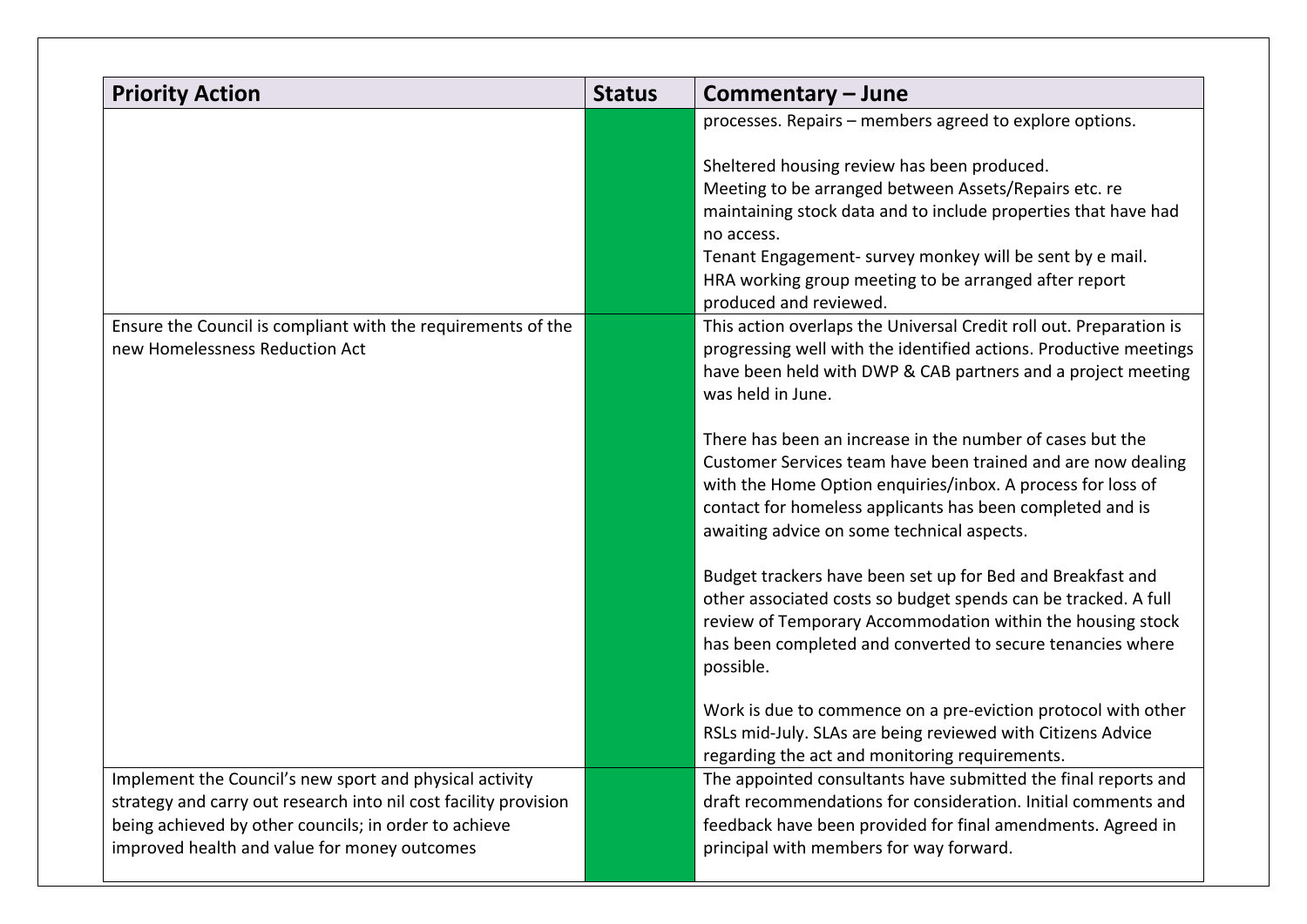| <b>Priority Action</b>                                                             | <b>Status</b> | Commentary – June                                                                                                                                                                                                                                                                                                                                                                                                                        |
|------------------------------------------------------------------------------------|---------------|------------------------------------------------------------------------------------------------------------------------------------------------------------------------------------------------------------------------------------------------------------------------------------------------------------------------------------------------------------------------------------------------------------------------------------------|
|                                                                                    |               | The report for High Peak Borough Council has been tabled with<br>High Peak Executive for consideration. Discussions with Key<br>members from both Authorities will take place over the coming<br>months to consider the conclusions and recommendations<br>within the reports.                                                                                                                                                           |
| Review and improve our relationships with Strategic Partners                       |               | The partnership assessment tool has been used and responses<br>from services are being analysed to produce a report for AMT.                                                                                                                                                                                                                                                                                                             |
| Complete the review of the CCTV system and implement the<br>agreed recommendations |               | Meeting held with CCTV consultant and we are now agreeing the<br>next phase of work to put the Councillors' preferred options into<br>action. Following approval of the general approach by<br>Councillors, the CCTV consultants are now preparing a further<br>report to assist with implementation of the preferred options.<br>We are looking to extend current contracts with service<br>providers to allow time for implementation. |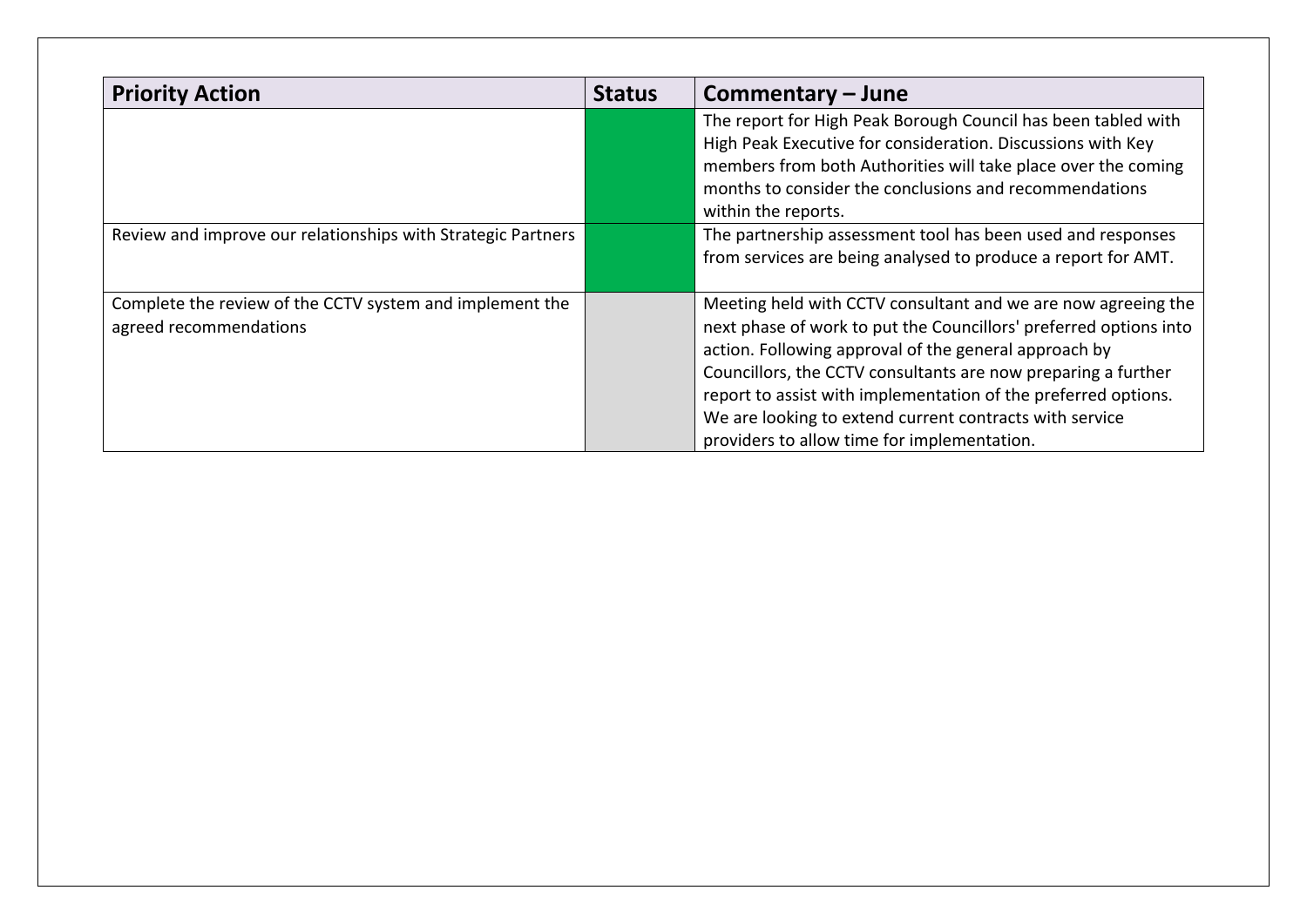





The Council is below its target for complaint handling in 10 days, planned procurement activity and three rent and repairs PIs in relation to Council homes. The unavailable PIs relate to repairs appointments, the data for which is currently inaccessible due to IT issues.

Celebrating Success:

At the end of June 2018 the following performance indicators outstripped their targets:

- $\checkmark$  Average re-let times
- $\checkmark$  Invoice processing
- $\checkmark$  Contracted spend
- $\checkmark$  Internal audit recs implemented
- $\times$  FOI
- $\checkmark$  Channel shift
- $\checkmark$  Repeat complaints
- $\checkmark$  IT systems and network availability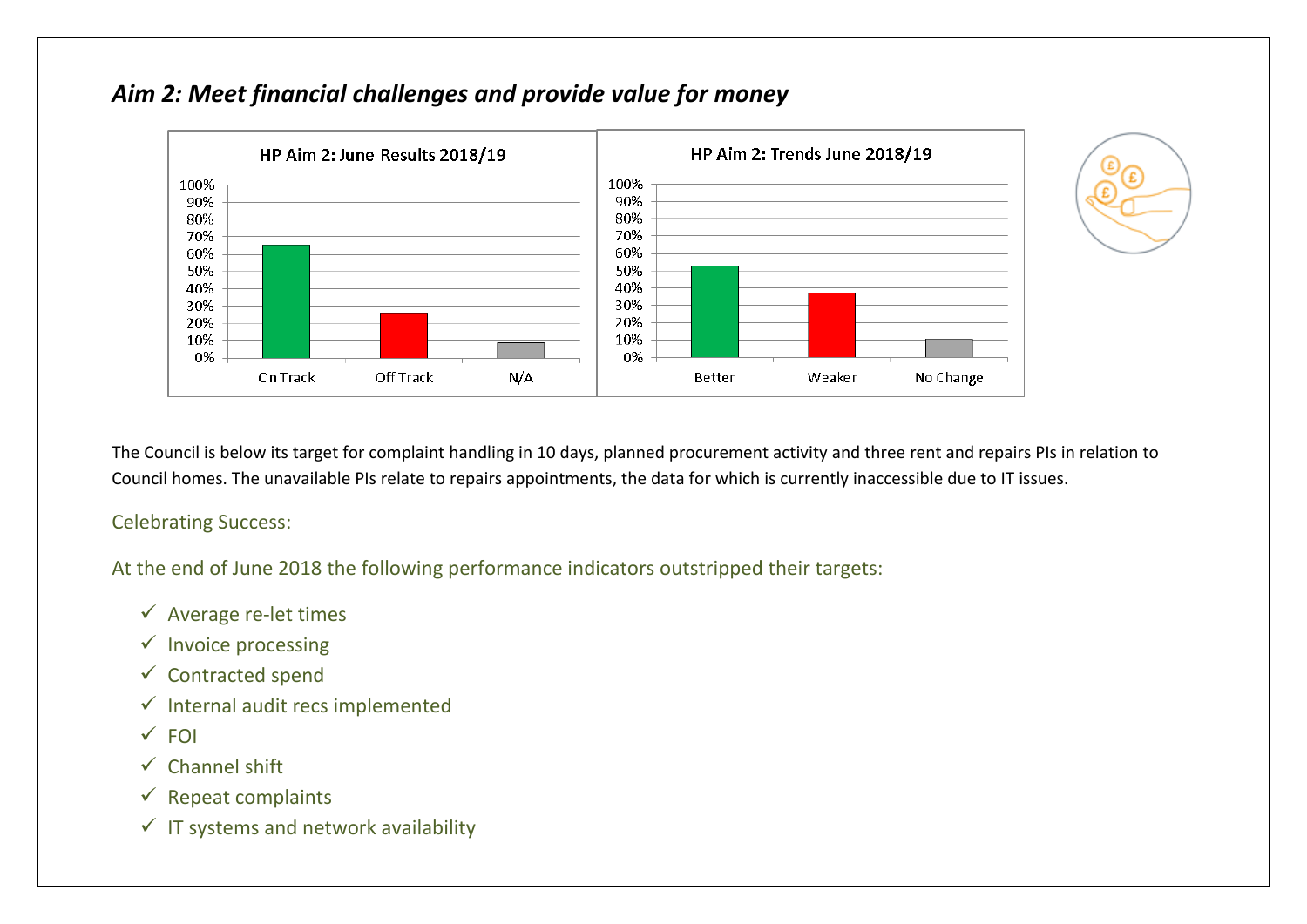# **Corporate Priority Actions – Progress Highlights**

| <b>Priority Action</b>                                                                                                                                                        | <b>Status</b> | Commentary - June                                                                                                                                                                                                                                                                                                                                                                                                                                                                                                                                                                                                                                                                                                                                                                                                                                                                                                   |
|-------------------------------------------------------------------------------------------------------------------------------------------------------------------------------|---------------|---------------------------------------------------------------------------------------------------------------------------------------------------------------------------------------------------------------------------------------------------------------------------------------------------------------------------------------------------------------------------------------------------------------------------------------------------------------------------------------------------------------------------------------------------------------------------------------------------------------------------------------------------------------------------------------------------------------------------------------------------------------------------------------------------------------------------------------------------------------------------------------------------------------------|
| Deliver the Channel Shift Programme                                                                                                                                           |               | The final report from CGI has been received and the recommendations have been<br>used to inform Phase 2. This focuses primarily on waste and recycling and enviro<br>crime systems and processes.                                                                                                                                                                                                                                                                                                                                                                                                                                                                                                                                                                                                                                                                                                                   |
| Provide advice and support for residents<br>affected by the rollout of Universal Credit<br>across High Peak in 2018 in order to help<br>ensure a smooth transition to the new |               | The project action plan is on track and all actions have so far been completed<br>within agreed timescales. We have been allocated considerable new burdens<br>funding to assist with any costs.                                                                                                                                                                                                                                                                                                                                                                                                                                                                                                                                                                                                                                                                                                                    |
| system                                                                                                                                                                        |               | One month's rent policy in place in advance for new HPBC tenants to build up<br>credit ahead of UC change of circumstances/full migration in September. Initiated<br>contact with private landlords to develop relationships and develop pre-eviction<br>protocols.                                                                                                                                                                                                                                                                                                                                                                                                                                                                                                                                                                                                                                                 |
| Continue to embed good information<br>management practices through the<br><b>ASSURED framework</b>                                                                            |               | Updated Data Protection Policy, Document Retention Schedule, ICT Policy and E<br>Mail Guidance have been published in the ASSURED section of the staff intranet<br>which also contains a link to the Data Breach Reporting form on the websites.<br>Assured framework is regularly publicised via Keeping You Informed and staff are<br>encouraged to report data breaches. A GDPR action plan has been put in place and<br>is being implemented. Information Asset Registers are almost complete. Progress is<br>monitored through the Information Governance Group.<br>The online training tool is up and running and has been used to roll out the ICT use<br>and information security policy and the user awareness test. A number of training<br>sessions have taken place to help key staff comply with the new GDPR regulations,<br>with further sessions and online training planned for later in the year. |
| Develop and implement a plan to identify<br>new and innovative ways of generating<br>income                                                                                   |               | All income generation challenge meetings have been completed, a target has been<br>included as part of the new efficiency and rationalisation strategy $2017/18 - 20/21$ .<br>Various streams:<br>Fees and charges - Car Parking income and all inflationary increases approved at<br>Full Council. Cash up against efficiency target to be undertaken 2018/19.<br>Agreement made to enter West Midlands Income Assessment Efficiency<br>Partnerships.<br>Advertising/Sponsorship - Procurement webform submitted to procure<br>consultancy support to conduct a thorough audit of our assets and create a report<br>for Councillors and exec detailing the potential revenue for each asset type, wider                                                                                                                                                                                                            |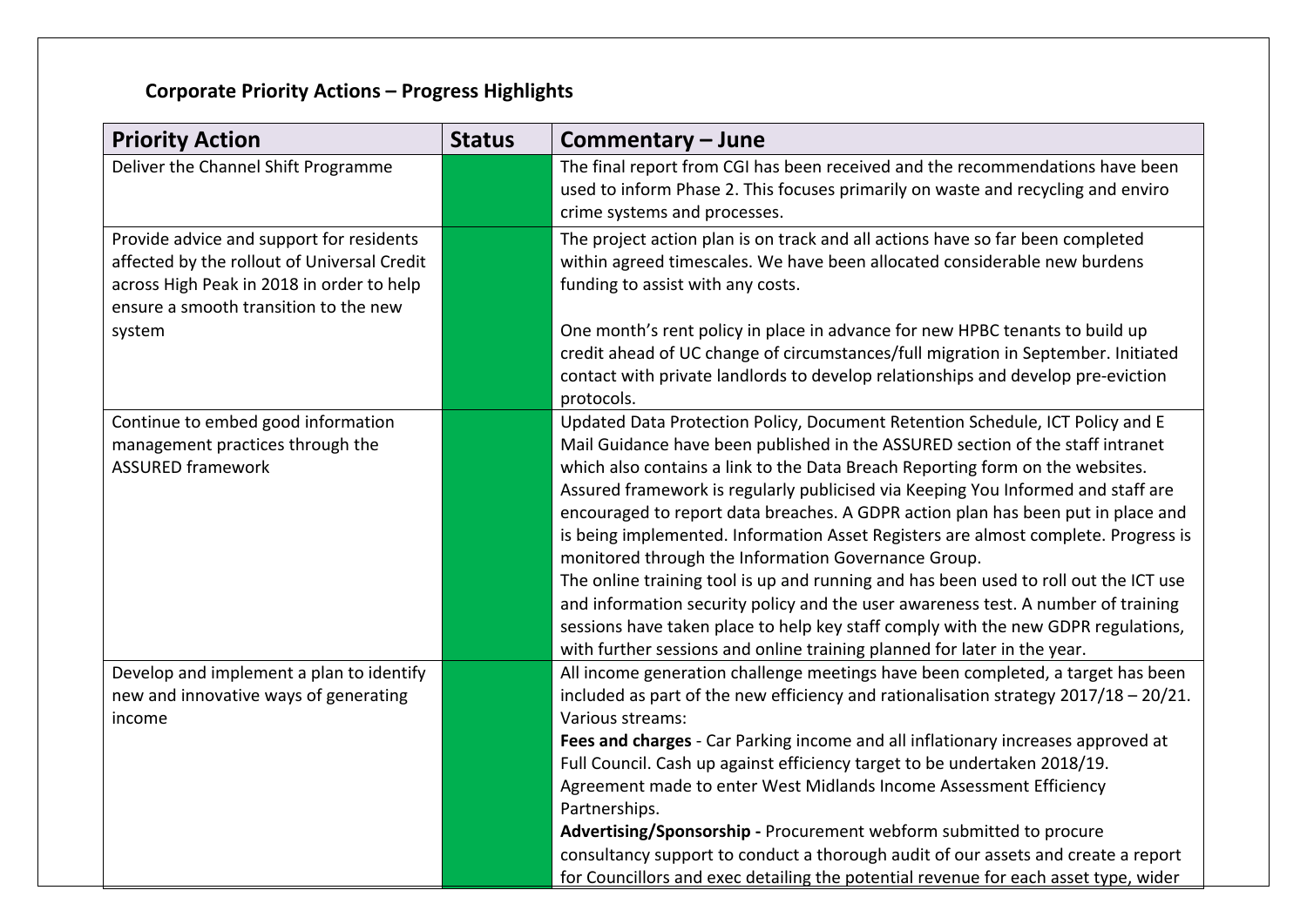|                                                                                                                 | industry information and trends, as well as specific recommendations as to how<br>best maximise revenue, whether managing a scheme in-house or via a third party<br>supplier.<br><b>Empty Homes-</b> EPIC housing association have secured grant funding for investment<br>within the Staffordshire Moorlands and SOTCC & Newcastle BC areas, it is<br>important to facilitate delivery of this funding opportunity. The programme may be<br>extended into High Peak with approx. 10 affordable properties being brought back<br>into use during 2018-2022. Replacement for call credit empty homes being<br>reviewed. |
|-----------------------------------------------------------------------------------------------------------------|------------------------------------------------------------------------------------------------------------------------------------------------------------------------------------------------------------------------------------------------------------------------------------------------------------------------------------------------------------------------------------------------------------------------------------------------------------------------------------------------------------------------------------------------------------------------------------------------------------------------|
| Refresh and implement the Asset<br>Management Plan, including a review of<br>public estate, and ensure adequate | Land disposal to be included under project. List of sites (from accelerated housing<br>delivery programme). Work being carried out, report has been presented and will<br>be circulated. Awaiting feedback from members.                                                                                                                                                                                                                                                                                                                                                                                               |
| facilities management arrangements are<br>in place                                                              | Meeting to take place re 30 yr. asset management plan. Working group established<br>and new approach to be agreed. The improvement programme will be produced<br>prior to the MTFP in Feb 18. Executive AMT meeting early 2018 re capital report.                                                                                                                                                                                                                                                                                                                                                                      |

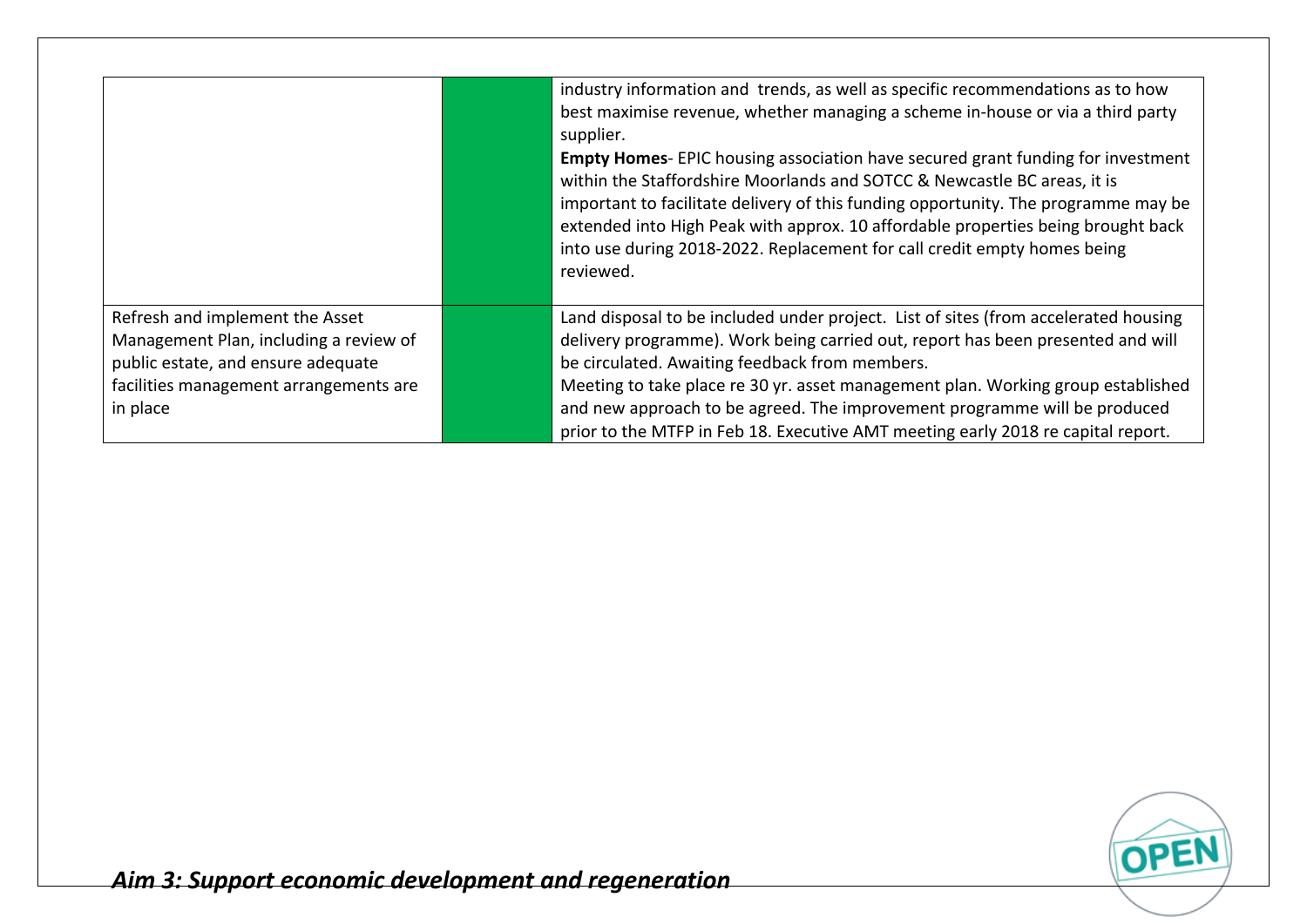

The Council continues to perform extremely well against all planning measures. High Peak's quarterly measures for the Pavilion Gardens complex are both 'off track' for footfall and TripAdvisor satisfaction scores.

#### Celebrating Success:

At the close of June 2018 the following performance indicators outstripped their targets:

- $\checkmark$  Major, Minor and other planning applications processed on time
- $\checkmark$  Major and minor developments allowed on appeal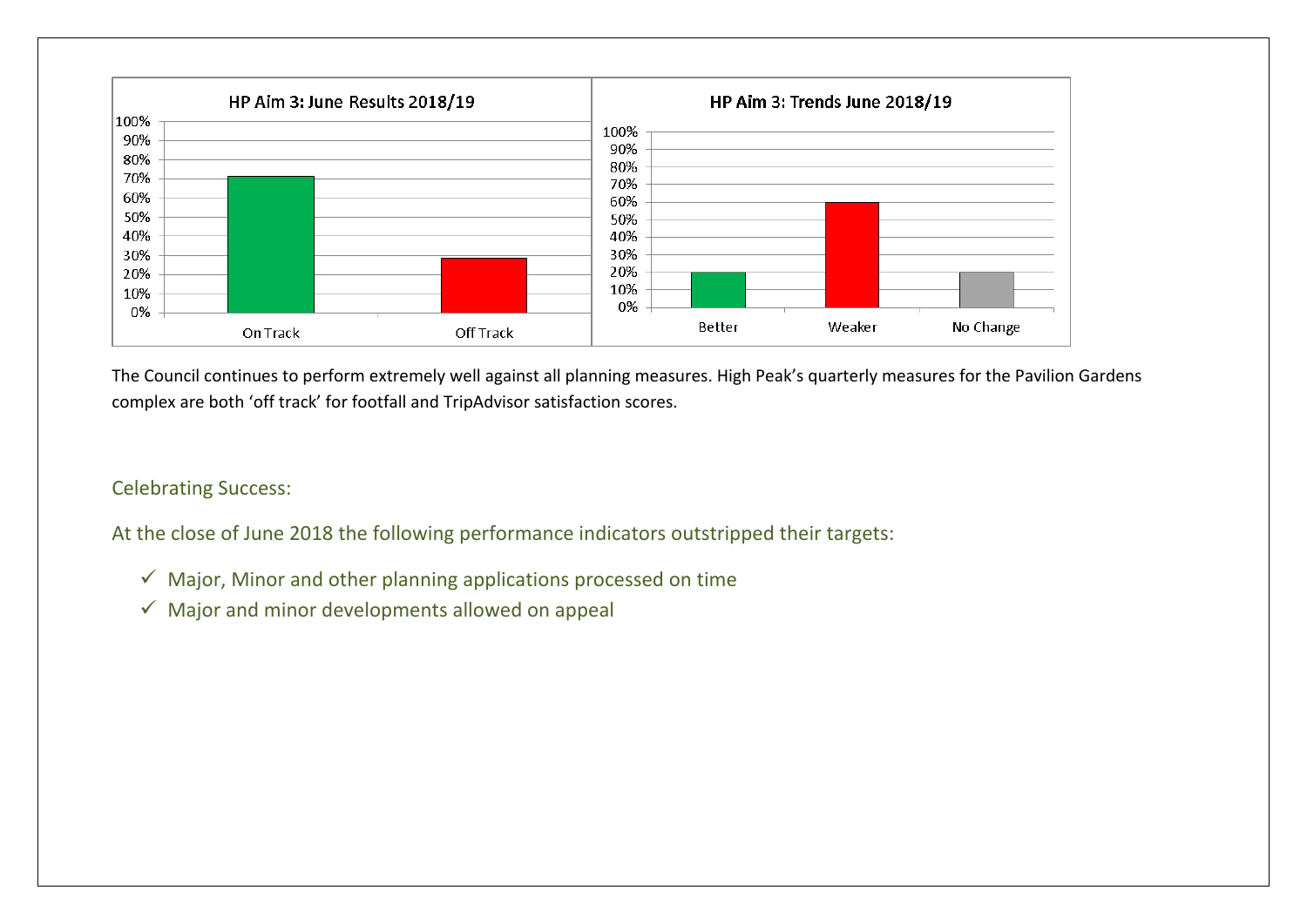# **Corporate Priority Actions – Progress Highlights**

| <b>Priority Action</b>                     | <b>Status</b> | Commentary - June                                                                        |
|--------------------------------------------|---------------|------------------------------------------------------------------------------------------|
| Market test the commercial operation of    |               | The OJEU procurement opportunity to outsource the business was advertised on             |
| the Pavilion Gardens, including a review   |               | 11th May and the period runs until August. The scheduled contract start date is          |
| of the Tourist Information Centre and      |               | January 2019 subject to the satisfactory conclusion to the procurement process. An       |
| <b>Tourism Service</b>                     |               | open day took place on 29th June which was attended by 7 companies and the               |
|                                            |               | outcome was encouraging.                                                                 |
| Together with partners work for the        |               | The Crescent Trust is now fully operational. Work on the Pump Room has been              |
| delivery of the Buxton Crescent            |               | completed. The main contract work is ongoing and, as a consequence of more               |
| development                                |               | extensive structural problems, will be the subject to contract extensions. 3 month       |
|                                            |               | delay. Costings being checked. £68k has been received from the HLF for the visitor       |
|                                            |               | economy strategy. A stakeholder forum was organised in April as part of the              |
|                                            |               | consultation for the strategy for Buxton, the programme has been revised and costs       |
|                                            |               | are being reviewed.                                                                      |
| Support the development of Glossop Halls   |               | The feasibility work on the Victoria Hall/ Arts Centre project is progressing with first |
|                                            |               | stage reports produced. The Glossop Creative Industry report was received by the         |
|                                            |               | Economy and Growth select Committee. Property Services has put in place the              |
|                                            |               | team to undertake the work on the Glossop Town Hall roof and the work to                 |
|                                            |               | prepare the roof is progressing. Work will start on the Town Hall in August. The         |
|                                            |               | Victoria Hall/Arts centre team have received the draft feasibility report and are        |
|                                            |               | commenting on that to arrive at the final version.                                       |
| Support the development of Torr Vale Mill  |               | DCC and HPBC met with the mill owner and agreement has been reached on the               |
|                                            |               | wording of the Memorandum of Understanding between the owner and the Torr                |
|                                            |               | Vale Mill Building Preservation Trust.                                                   |
| Undertake detailed process benchmarking    |               | In High Peak our Development Control RO costs have reduced from £493k to £302k           |
| with high performing / low cost councils   |               | which places the Council 16th highest out of 36 councils regionally. Performance in      |
| with a view to identifying value for money |               | determining planning applications is ranked Top for majors, 9th for minors and           |
| improvements for Planning application      |               | 10th fastest for other applications across the region.                                   |
| processing                                 |               |                                                                                          |
|                                            |               | We are committed to continuing to provide high performance and low cost and              |
|                                            |               | these are monitored on a monthly basis.                                                  |
| Implement the accelerated housing          |               | BE Group Consultants appointed April 2017 to support Accelerated Housing                 |
| delivery programme                         |               | Delivery programme. Final reports received and approved by project team. £2m             |
|                                            |               | received from HIF for access infrastructure to open up access to Granby Road and         |
|                                            |               | Hogshaw sites. Discussions with all relevant land owners and developers as well as       |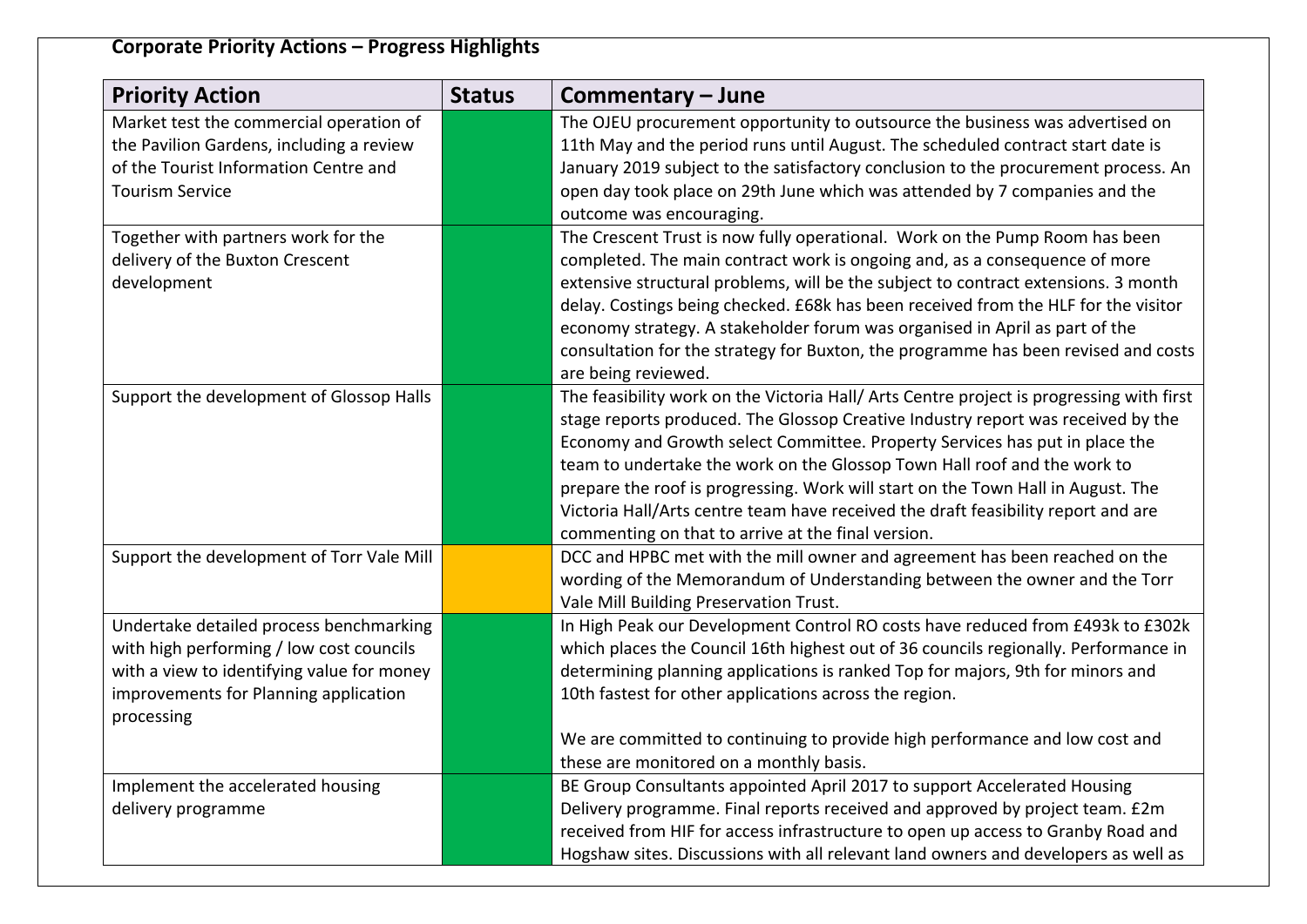| <b>Priority Action</b>                                                | <b>Status</b> | Commentary - June                                                                                                                                                                                                                                                                                                                                                                                                                                                                                                                                                                                                                                                                                                                                                                                                                                                                                                                                                                                                                     |
|-----------------------------------------------------------------------|---------------|---------------------------------------------------------------------------------------------------------------------------------------------------------------------------------------------------------------------------------------------------------------------------------------------------------------------------------------------------------------------------------------------------------------------------------------------------------------------------------------------------------------------------------------------------------------------------------------------------------------------------------------------------------------------------------------------------------------------------------------------------------------------------------------------------------------------------------------------------------------------------------------------------------------------------------------------------------------------------------------------------------------------------------------|
|                                                                       |               | DCC and Homes England are on going. A report was approved by Exec on 26th April.                                                                                                                                                                                                                                                                                                                                                                                                                                                                                                                                                                                                                                                                                                                                                                                                                                                                                                                                                      |
|                                                                       |               | Buxton package: Discussions ongoing with Homes England as well as developers of<br>Hogshaw and Waterswallows sites. HIF grant award for A6 roundabout being<br>discussed with Homes England.                                                                                                                                                                                                                                                                                                                                                                                                                                                                                                                                                                                                                                                                                                                                                                                                                                          |
|                                                                       |               | Market Street- Consultants have been appointed to submit an outline planning<br>application by the end of September.                                                                                                                                                                                                                                                                                                                                                                                                                                                                                                                                                                                                                                                                                                                                                                                                                                                                                                                  |
| Implement the accelerated business<br>growth and employment programme |               | Programme of Business support being delivered in partnership with D2N2 Growth<br>Hub. Grant support has been secured for High Peak businesses through Invest to<br>Grow, D2EGF and LEADER funding. Delivery of employment sites allocated in Local<br>Plan is being progressed in discussion with land owners, developers and local<br>businesses. A new web page has been created on the Council website to support<br>local residents which can help them with job search support and skills<br>development. This links to benefit/housing and business start up information as<br>well as internal job vacancies. A guide explaining the planning application process<br>for small businesses has been prepared and endorsed by the Chamber of<br>Commerce; this is available on our website. An industry forum for quarry operators<br>and other stakeholders was held on 30th April. HPBC will attend Hillhead 2018 in<br>partnership with Marketing Derbyshire and Derbyshire Dales DC to further support<br>the quarry sector. |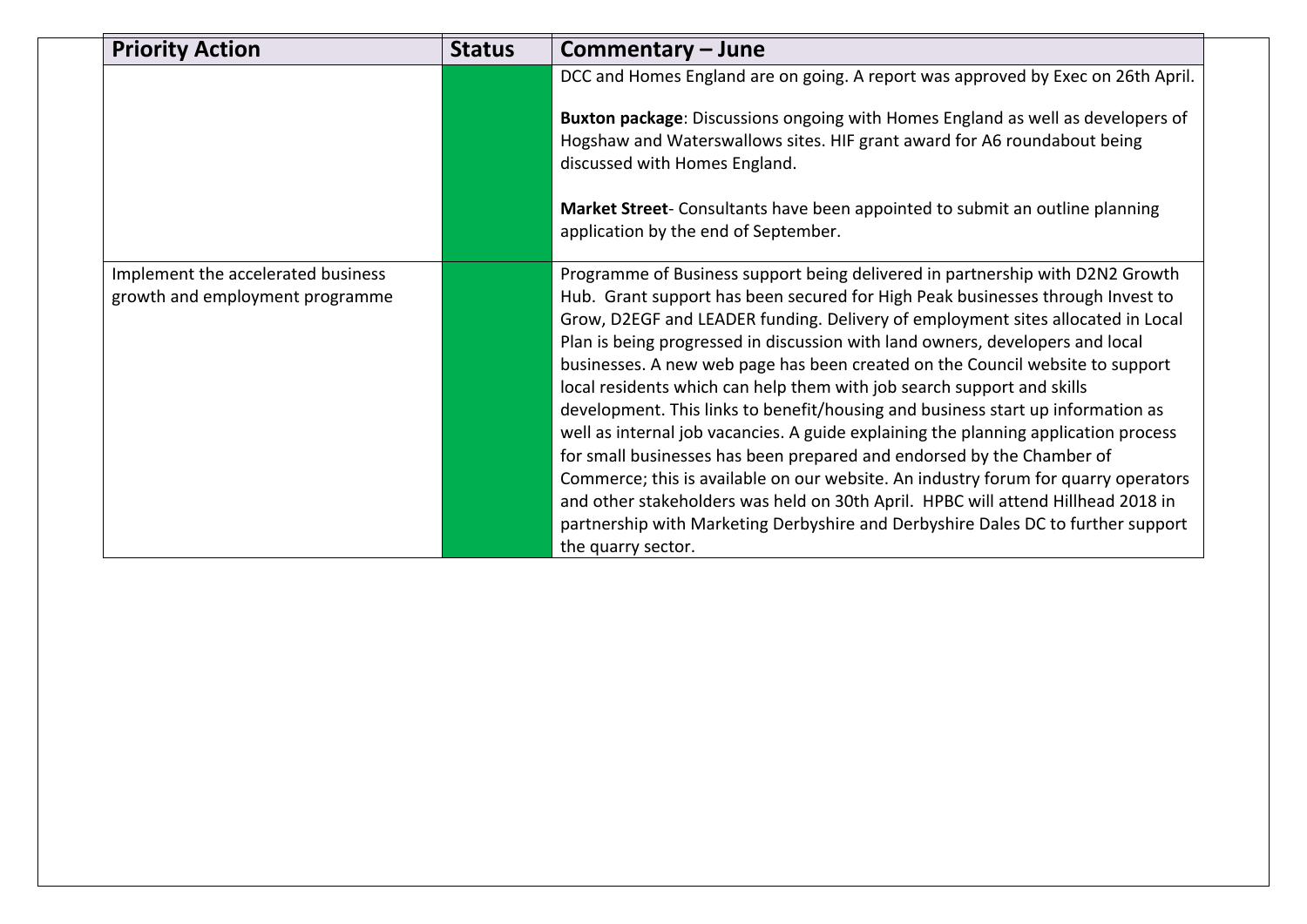## *Aim 4: Protect and Improve the Environment*



Overall the Council is performing relatively strongly against its Aim Four services. High Peak's below target performance areas are ASB warnings issued and missed bins (albeit marginally).

Celebrating Success:

At the close of June 2018 the following performance indicators outstripped their targets:

- $\checkmark$  Fly-tipping incidents
- $\checkmark$  Paper consumption
- $\checkmark$  Recycling and residual waste levels (estimated)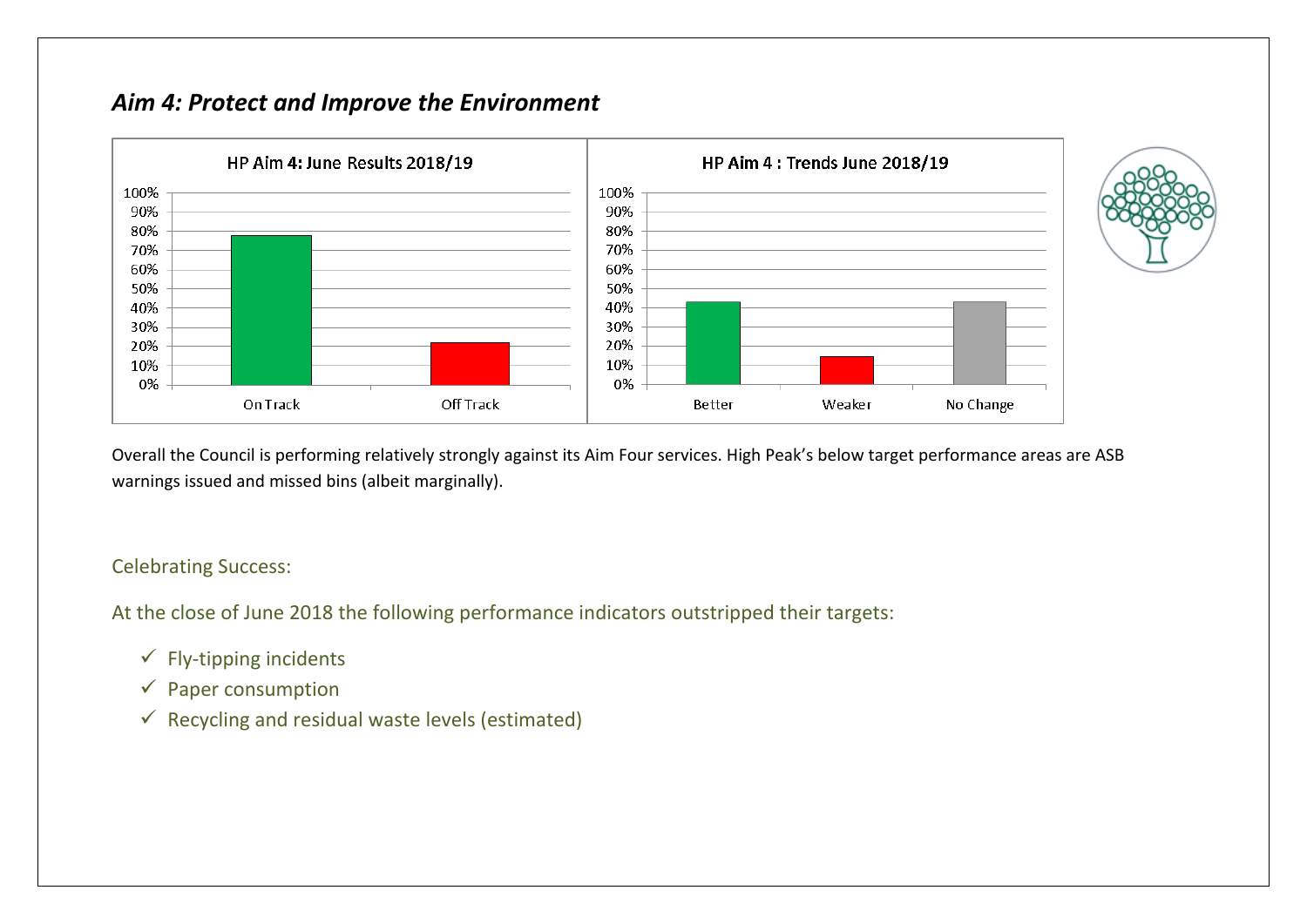# **Corporate Priority Actions – Progress Highlights**

| <b>Priority Action</b>                                                                                                                                                                                                                                                                                                | <b>Status</b> | Commentary - June                                                                                                                                                                                                                                                                                                                                                                                                                                                                                                                                                                                                                                                                                                                                                                                                   |
|-----------------------------------------------------------------------------------------------------------------------------------------------------------------------------------------------------------------------------------------------------------------------------------------------------------------------|---------------|---------------------------------------------------------------------------------------------------------------------------------------------------------------------------------------------------------------------------------------------------------------------------------------------------------------------------------------------------------------------------------------------------------------------------------------------------------------------------------------------------------------------------------------------------------------------------------------------------------------------------------------------------------------------------------------------------------------------------------------------------------------------------------------------------------------------|
| Successfully deliver Phases 2 and 3 of the<br>transfer of services to Alliance<br>Environmental Services Ltd, our new joint<br>venture company, to deliver waste,<br>streets and ground maintenance services<br>on behalf of the Council in order to<br>achieve improved performance and value<br>for money outcomes. |               | Phase 2 completed successfully at the beginning of July. Phase 3 project board has<br>been arranged for late July.                                                                                                                                                                                                                                                                                                                                                                                                                                                                                                                                                                                                                                                                                                  |
| Establish a developer open space<br>contributions plan                                                                                                                                                                                                                                                                |               | An Open Space Audit and Playing Pitch Strategy has been completed. In addition<br>Operational Services have proposed a revised method for calculating developer<br>contributions for play, open space and sport / recreation facilities. This proposed<br>method is currently being considered by the Councils' appointed consultants who<br>are working with the planning policy team as part of the Local Plan process. Subject<br>to approval a Supplementary Planning Document (SPD) for developer contributions<br>will be worked up in November 2018 using these proposed calculations and<br>methods. This will provide guidance for developers on the expected contributions<br>they will have to make towards play, open space and sport / recreation facility<br>provision as part of local developments. |
| Commence the preparatory work needed<br>to facilitate the expansion of Glossop<br>Cemetery in 2019/20                                                                                                                                                                                                                 |               | Stage 3 of the Project Initiation Document has been revised to reduce the funding<br>to 8 years and this has been approved. Provision has been made in the<br>MTFP/Capital Programme. Delivery of the project is due to be completed 2019/20.<br>Provision has been made for the next 2 years as per the assessment, woodlands<br>area can be used if needed. Structural engineers have been included in the<br>framework. Procurement signed off for assessment work.                                                                                                                                                                                                                                                                                                                                              |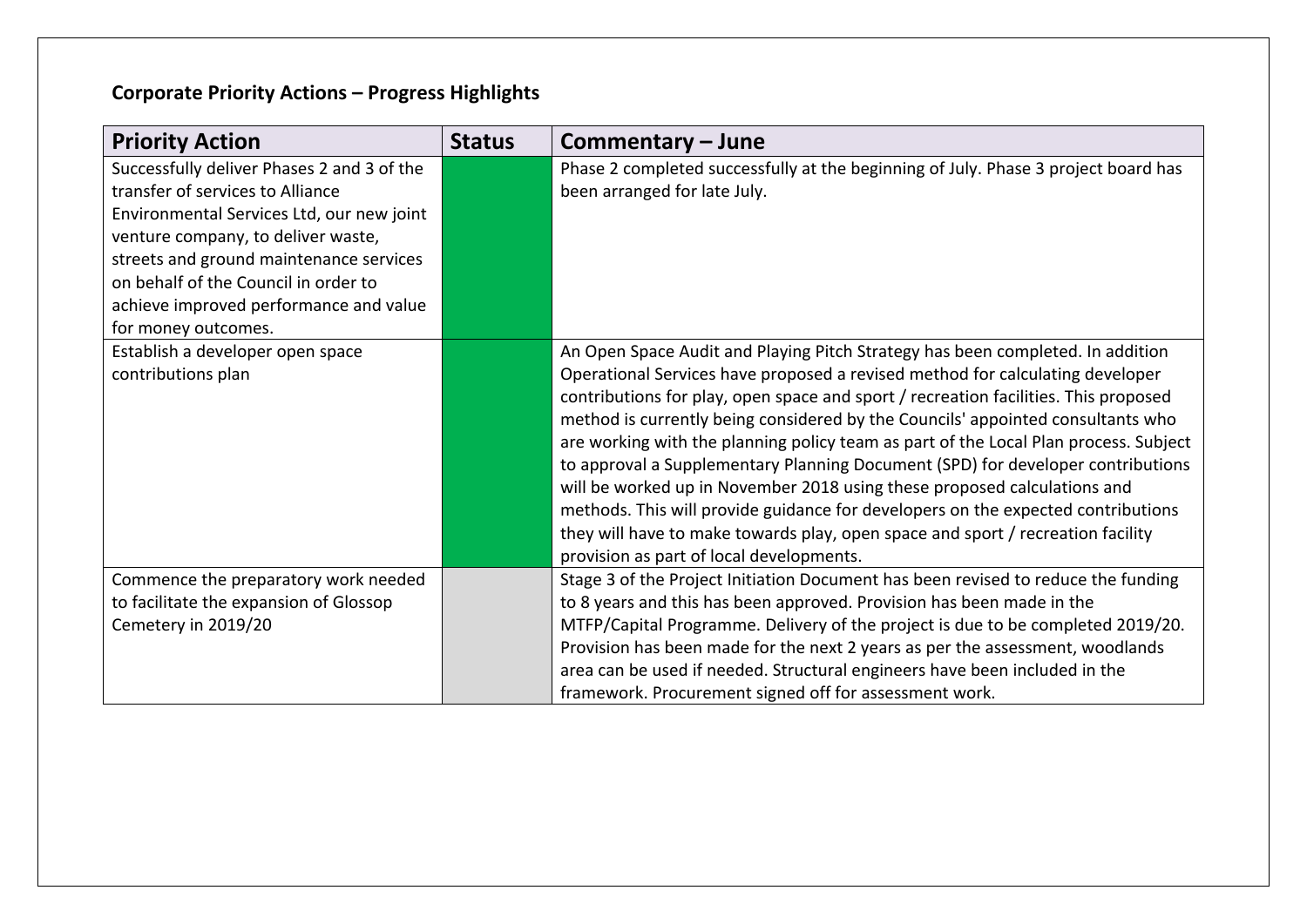## **Customer Feedback Complaints**

The Council received a total of 43 stage one complaints across 14 service areas during the period April to June 2018. This is a decrease in the total number of complaints compared to the same period last year when we received 83. Waste received the greatest proportion (28%) with 12 complaints.

01 2017-18 01 2018-19 18 16 14  $12$ 10 8 6 4 2  $\Omega$ Assets Waste Arboriculture **Benefits** Customer Service Parks & Horticulture Visitor Environmental Health Horticulture Housing Operational Planning Property Investment Housing Tenancy Legal & Electoral Recovery Council Tax

#### **Stage 2 & 3 Complaints**

In Quarter 1, 7 complaints were dealt with at Stage 2 and 2 at Stage 3:

| <b>Service Area</b>                | <b>Complaint</b>                                                    | Conclusion                                               |
|------------------------------------|---------------------------------------------------------------------|----------------------------------------------------------|
| Stage 2                            |                                                                     |                                                          |
| Planning                           | Disagreement with planning<br>officer decision                      | All processes followed<br>correctly                      |
| <b>Housing</b><br><b>Tenancy</b>   | Neighbourhood Issues                                                | Accepted some<br>responsibility                          |
| <b>Housing</b><br>Operational      | Wrong flooring being<br>replaced                                    | Accepted some<br>responsibility                          |
| Waste &<br>Recycling               | Charge for replacement bin<br>following damage during<br>collection | No fault accepted but a<br>compromise offer was<br>made. |
| Waste &<br>Recycling               | Charge for brown bin                                                | All processes followed<br>correctly                      |
| Website                            | Definition of the colour of<br>the grey/black bin                   | All processes followed<br>correctly                      |
| <b>Stage 3</b>                     |                                                                     |                                                          |
| Assets                             | Value of freehold- unhappy<br>with communication                    | All processes followed<br>correctly                      |
| Stage 2 & 3                        |                                                                     |                                                          |
| Property<br>Investment-<br>Capital | Issues with repair of Kitchen                                       | All processes followed<br>correctly                      |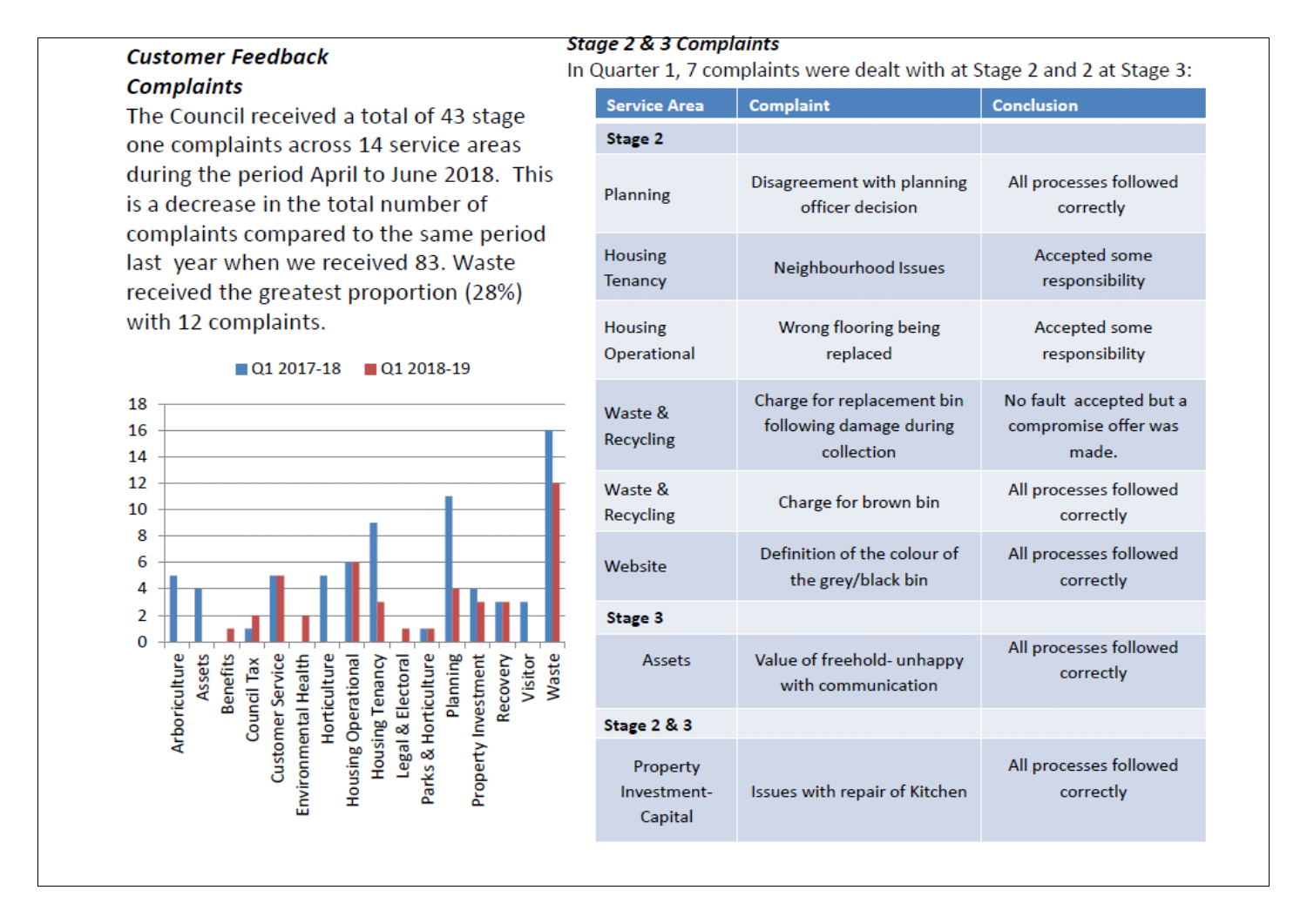### **Performance**

Shown in the table below is the current performance together with the performance for the same period last vear. There were no repeat complaints this quarter, the response rate has missed target.



Ombudsman Decisions The Council received 1 Local Government Ombudsman decisions in Quarter 1: Communities: Not upheld, no maladministration.

**Compliments and Comments The Council has also captured 89 comments and 34 compliments** through its feedback system this quarter:

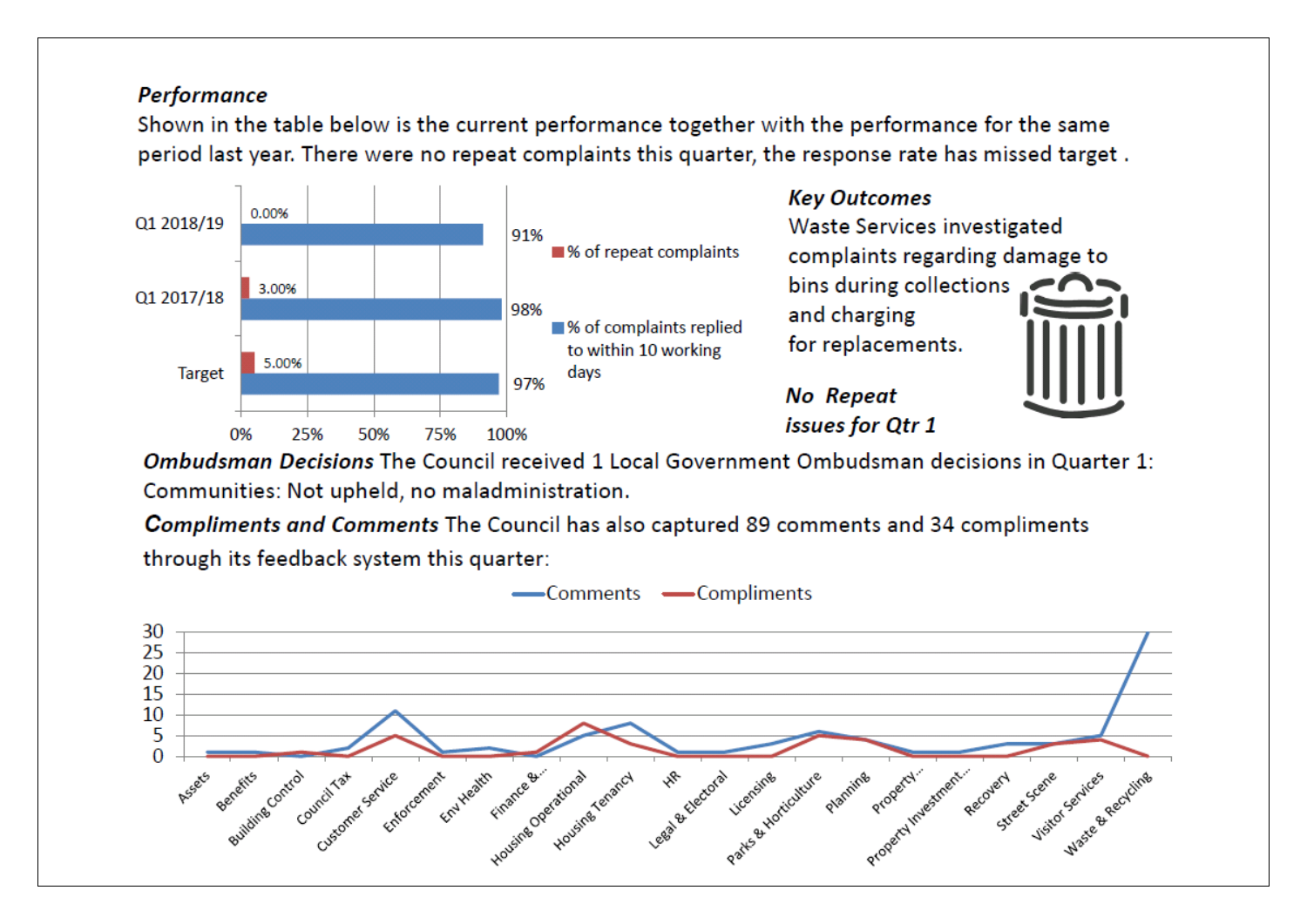# Areas for Improvement: June 2018

| <b>Measure of Success (PI)</b>                             | Aim / Objective                                                            | <b>Service Lead</b>                        | <b>Target</b><br>2018/19 | <b>Result</b><br><b>June 2018</b> | <b>Service Manager Commentary (reasons for</b><br>performance / SMART actions to improve)                                                                                                                                                                                                                                                     |
|------------------------------------------------------------|----------------------------------------------------------------------------|--------------------------------------------|--------------------------|-----------------------------------|-----------------------------------------------------------------------------------------------------------------------------------------------------------------------------------------------------------------------------------------------------------------------------------------------------------------------------------------------|
| Time taken to process new<br>housing benefit claims        | Aim 1: Fit for purpose<br>housing stock that meets<br>the needs of tenants | <b>Head of Customer</b><br>Services        | 18 days                  | 24.63 days                        | The current performance is comparable to last<br>year. Increased workloads and issues with the<br>portal have added time to processing                                                                                                                                                                                                        |
| Time taken to process<br>change of circumstances           |                                                                            |                                            | 7 days                   | 11 days                           |                                                                                                                                                                                                                                                                                                                                               |
| NEW: Homelessness: % of<br>cases prevented                 |                                                                            |                                            | 65%                      | 19%                               | Changes to process due to the new Act mean we<br>will need to review how cases are reported. 22<br>cases prevented from 114 homeless presentations<br>to date but the new 56-day deadline has not yet<br>been reached for many of these presentations.                                                                                        |
| Average time from request<br>to repair (DLO)               | Aim 2: More effective use<br>of Council assets                             | <b>Head of Operational</b><br>Services     | 12 days                  | 18.24 days                        | The average times for completion of jobs within<br>their priority classification are all within target.<br>However, due to staff vacancies the time to<br>complete jobs has increased. The team will be fully<br>staffed from 9th July so it is expected that the PI<br>will start to show signs of improvement during the<br>second quarter. |
| % Rent loss due to vacant<br>stock                         |                                                                            | <b>Head of Customer</b><br><b>Services</b> | 0.86%                    | 0.91%                             | The % has increased due to held stock which will be<br>back in use by the end of this year.                                                                                                                                                                                                                                                   |
| Complaint handling: % dealt<br>with within 10 working days | Aim 2: Easily available<br>services provided right first<br>time           | <b>Head of Customer</b><br><b>Services</b> | 97%                      | 91%                               | Number of complaints reduced compared to this<br>time last year. A reminder to managers to respond<br>within the agreed number of days.                                                                                                                                                                                                       |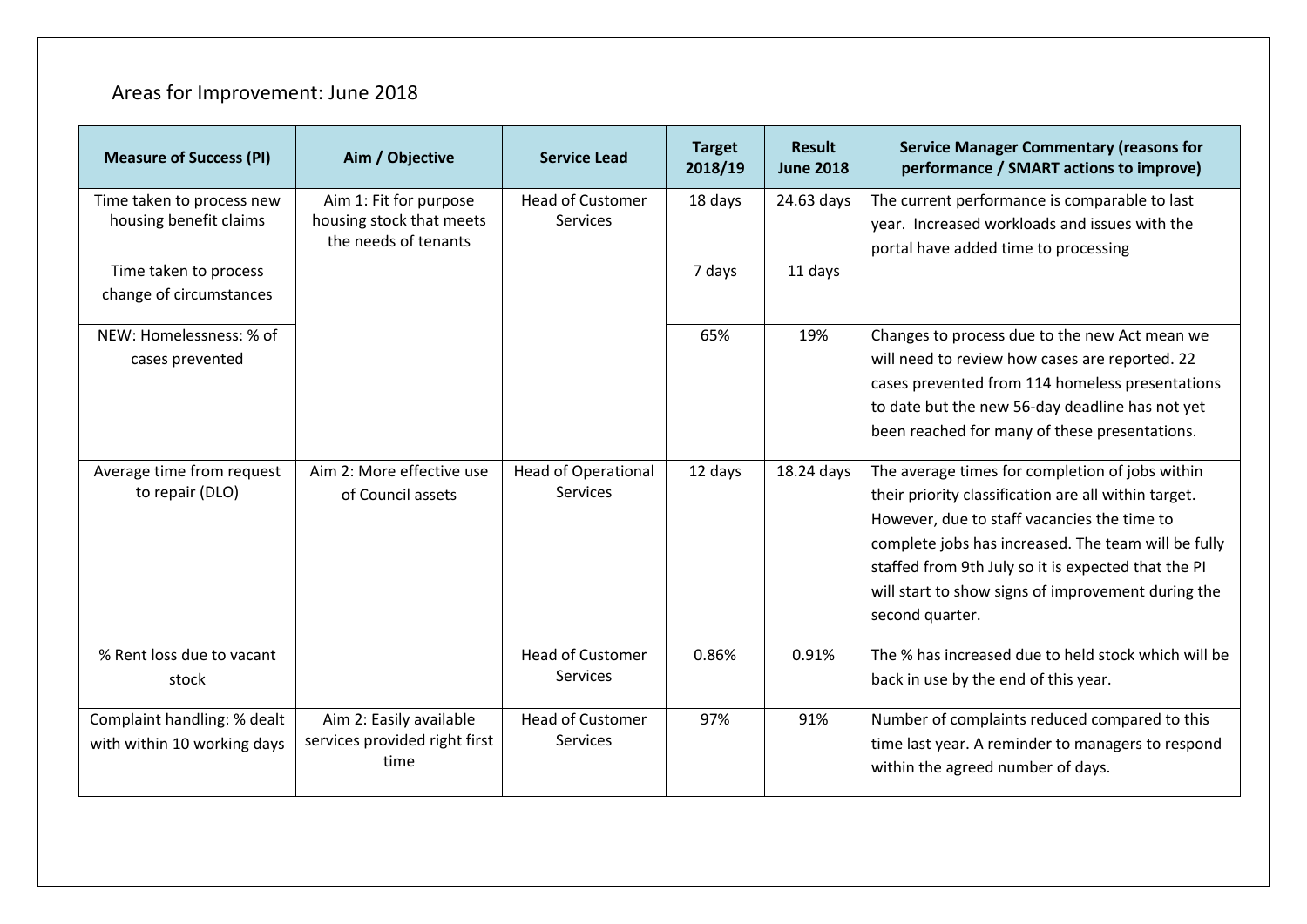| <b>Measure of Success (PI)</b>                                                 | Aim / Objective                                                                          | <b>Service Lead</b>                    | <b>Target</b><br>2018/19    | <b>Result</b><br><b>June 2018</b> | <b>Service Manager Commentary (reasons for</b><br>performance / SMART actions to improve)                                                                                                                                                                                                                                                                                                                                                                                                                                               |
|--------------------------------------------------------------------------------|------------------------------------------------------------------------------------------|----------------------------------------|-----------------------------|-----------------------------------|-----------------------------------------------------------------------------------------------------------------------------------------------------------------------------------------------------------------------------------------------------------------------------------------------------------------------------------------------------------------------------------------------------------------------------------------------------------------------------------------------------------------------------------------|
| <b>Collection rates: Rent</b>                                                  | Aim 2: Effective use of<br>financial and other<br>resources to ensure value<br>for money | Finance and<br>Procurement<br>Manager  | 98.5%                       | 86.9%                             | Performance levels have followed on from 2017/18<br>with various recent changes including: - increased<br>time preparing for/travelling to court, plus increase<br>court costs, reduction in supporting people funding,<br>increased pre-action protocol - having an impact<br>on income levels. We are pursuing enhancements<br>to the OHMS system which will support in making<br>our processes more efficient to release capacity to<br>focus on rent arrears - particularly with Universal<br>Credit being rolled out in September. |
| Sundry Debt levels                                                             |                                                                                          |                                        | 5%<br>reduction<br>on £182k | £461k                             | This is due to 1 invoice raised by finance to DCC for<br>£288,641 which is still outstanding. Finance is<br>chasing this up.                                                                                                                                                                                                                                                                                                                                                                                                            |
| Pavilion Gardens - Trip<br>Advisor ratings (% good /<br>excellent)             | Aim 3: Flourishing town<br>centres                                                       | <b>Visitor Services</b><br>Manager     | 93.75%                      | 93.1%                             | There were 100 reviews in the quarter of which 2<br>were average and 2 were poor. All reviews have<br>been responded to accordingly.                                                                                                                                                                                                                                                                                                                                                                                                    |
| <b>Pavilion Gardens - footfall</b>                                             | Aim 3: Promote tourism                                                                   |                                        | 601k (Q1<br>172k)           | 143,565                           | The result has been affected by the delays with the<br>Octagon Hall project and the fact we are not<br>operating the Gardens Marquee like last year. We<br>are presently 16.5% off track.                                                                                                                                                                                                                                                                                                                                               |
| Missed bins per 100,000<br>collections (exc customer<br>error and bad weather) | Aim 4:<br>Effective recycling and<br>waste management                                    | <b>Head of Operational</b><br>Services | 40                          | 41.28                             | Performance for this KPI remains off track as a<br>result of significant traffic and roadwork issues<br>around the borough which have affected our ability<br>to undertake collections on scheduled days. Of the<br>104 missed bins reported in June 52 were as a<br>result of restricted access due to parked cars or<br>roadworks. If we exclude these issues from this PI<br>our outturn for Q1 would be 30.96.                                                                                                                      |